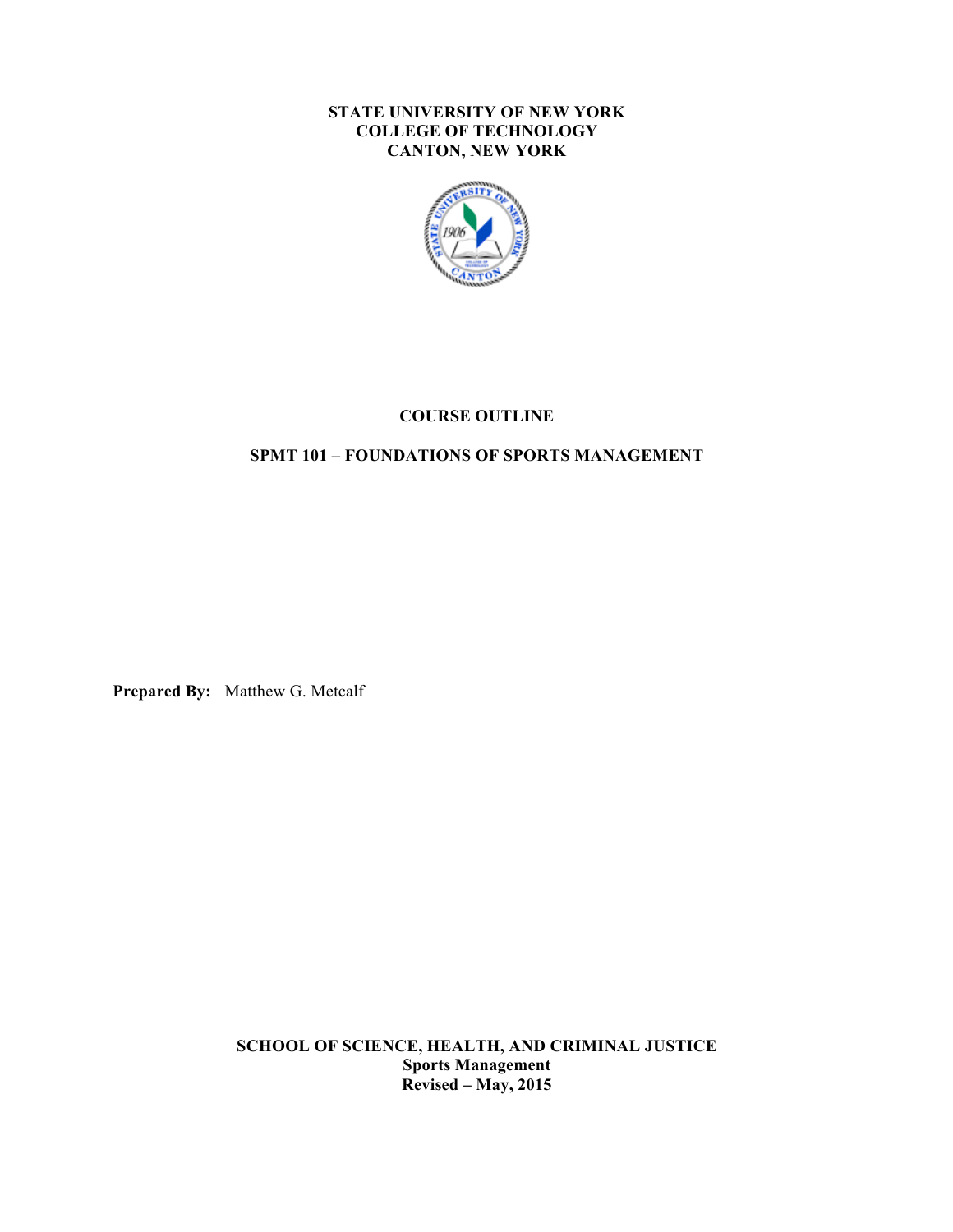# **SPMT 101 Foundations of Sports Management**

- **A. TITLE**: Foundations of Sports Management
- **B. COURSE NUMBER:** SPMT 101
- **C. CREDIT HOURS:** 3
- **D. WRITING INTENSIVE COURSE**: No
- **E. COURSE LENGTH:** 15 weeks
- **F. SEMESTER(S) OFFERED:** Fall/Spring
- **G. HOURS OF LECTURE, LABORATORY, RECITATION, TUTORIAL, ACTIVITY:**  3 lecture hours per week

#### **H. CATALOG DESCRIPTION:**

 This course is designed to provide students with an overview of sports management ethical, and legal management principles and apply those principles to amateur, professional and lifestyle sport settings. issues, trends, and career opportunities. The course will examine marketing, financial,

 **I. PRE-REQUISITES/CO-COURSES: (List courses or indicate "none") a.** Pre-requisite(s): None **b.** Co-requisite(s): None

#### **J. GOALS (STUDENT LEARNING OUTCOMES): By the end of this course, the student will be able to:**

| <b>Course Objective</b>                                      | <b>Institutional SLO</b> |
|--------------------------------------------------------------|--------------------------|
| a. Recognize and discuss the wide range of career            | 3. Prof. Competence      |
| opportunities that exist within the field of sport           | 4. Inter-intrapersonal   |
| management.                                                  |                          |
| b. Describe the functions of management and be able          | 2. Crit. Thinking        |
| to identify and explain the roles, skills and attributes     | 3. Prof. Competence      |
| required of sport managers                                   |                          |
| c. Describe the area of sports marketing and other financial | 2. Crit. Thinking        |
| aspects of sports                                            | 3. Prof. Competence      |
| d. Examine the different components of amateur sports        | 2. Crit Thinking         |
|                                                              | 3. Prof Competence       |
| e. Examine the various aspects of the professional sports    | 2. Crit Thinking         |
| industry                                                     | 3. Prof. Competence      |
| f. Examine the various sport industry support segments       | 2. Crit Thinking         |
| such as event management and facility management             | 3. Prof. Competence      |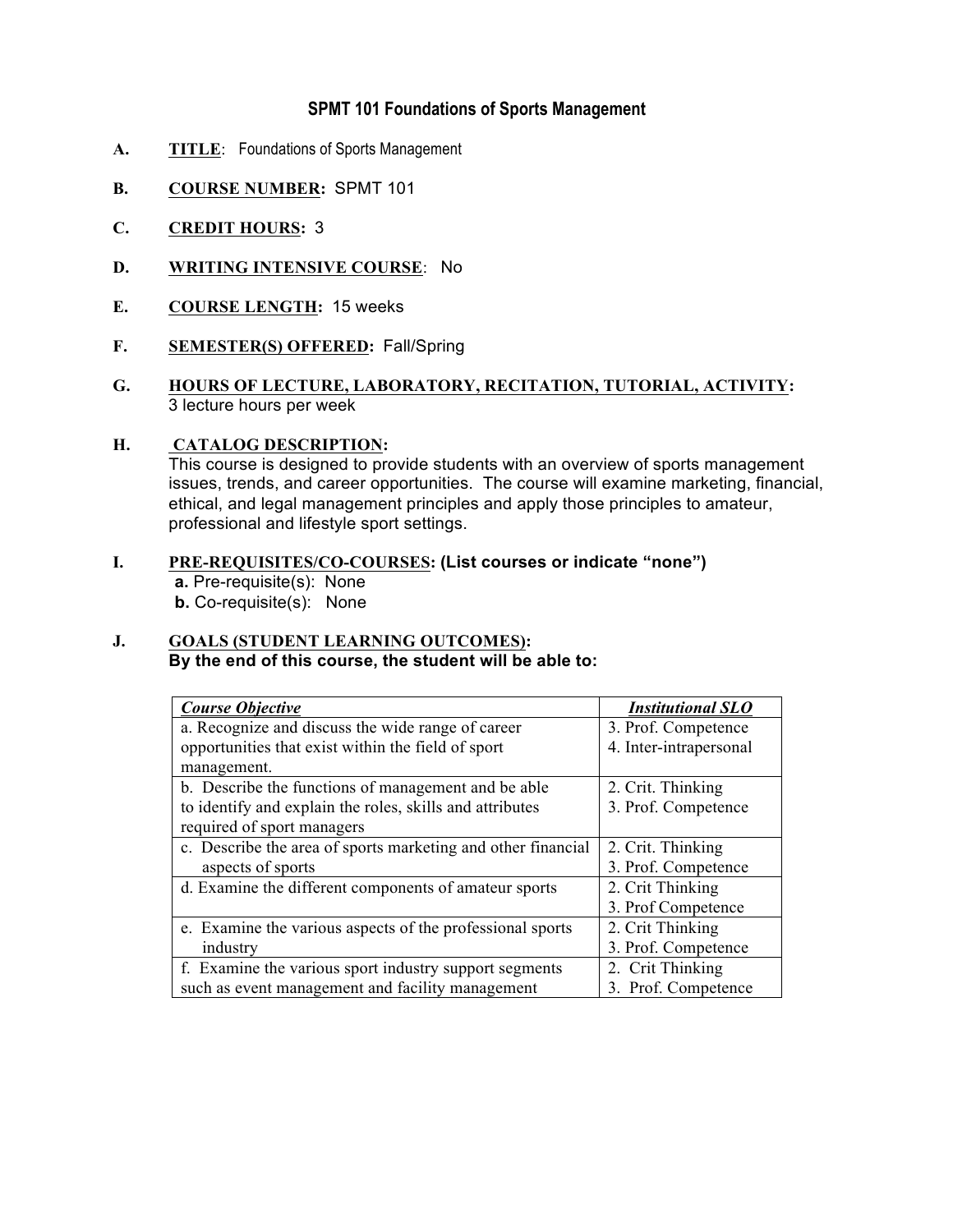**K. TEXTS:** 

 Masteralexis, L.P., Barr, C.A., & Hums, M.A. (Eds.), *Principles and Practice of Sport Management*, Jones and Bartlett Publishers, 5th Edition

## **L. GRADING METHOD:** A – F

#### **M. MEASUREMENT CRITERIA/METHODS:**

- Tests
- Assignments
- Discussion

#### **N. DETAILED COURSE OUTLINE:**

Part I – FOUNDATIONS OF SPORTS MANAGEMENT

- 1. History of Sports Management
	- A. Breadth of the sport management industry
	- B. Sport management models (defining the industry)
	- C. Key skill identification and development
	- D. Emergence of Sport Management as an academic field
- 2. Organization and Managerial Foundations of Sport Management
	- A. Sport organization managers and organizational behavior
	- B. Managing and leading sport organizations
- 3. Marketing Principles Applied to Sport Management
	- A. Historical developments of Sport Marketing
	- B. Sport broadcasting, sport sponsorship, promotional strategies
	- C. Differences between sport marketing and traditional marketing
	- D. Sport marketing mix
	- E. Key skills and current issues in sport marketing
- 4. Financial Principles Applied to Sport Management
	- A. Sport franchise economic valuation and sport spending
	- B. Financial challenges facing sport managers
	- C. New and traditional sources of revenue
	- D. Licensed merchandise, stadium naming rights, corporate sponsorships
	- E. Key skills and current financial issues in sport
- 5. Legal Principles Applied to Sport Management
	- A. Application of law in the sports industry, common cases
	- B. Risk management awareness, planning and intervention
	- C. Tort liability, vicarious liability, contract law and constitutional law
	- D. Title IX as it relates to gender equity and discrimination
	- E. Antitrust laws and the impact of players unions
- 6. Ethical Principles Applied to Sport Management
	- A. Ethical dilemmas and ethical decision making
	- B. Ensuring morality in the workplace
	- C. Financial impact of corrupt business' on the sport industry (example Enron)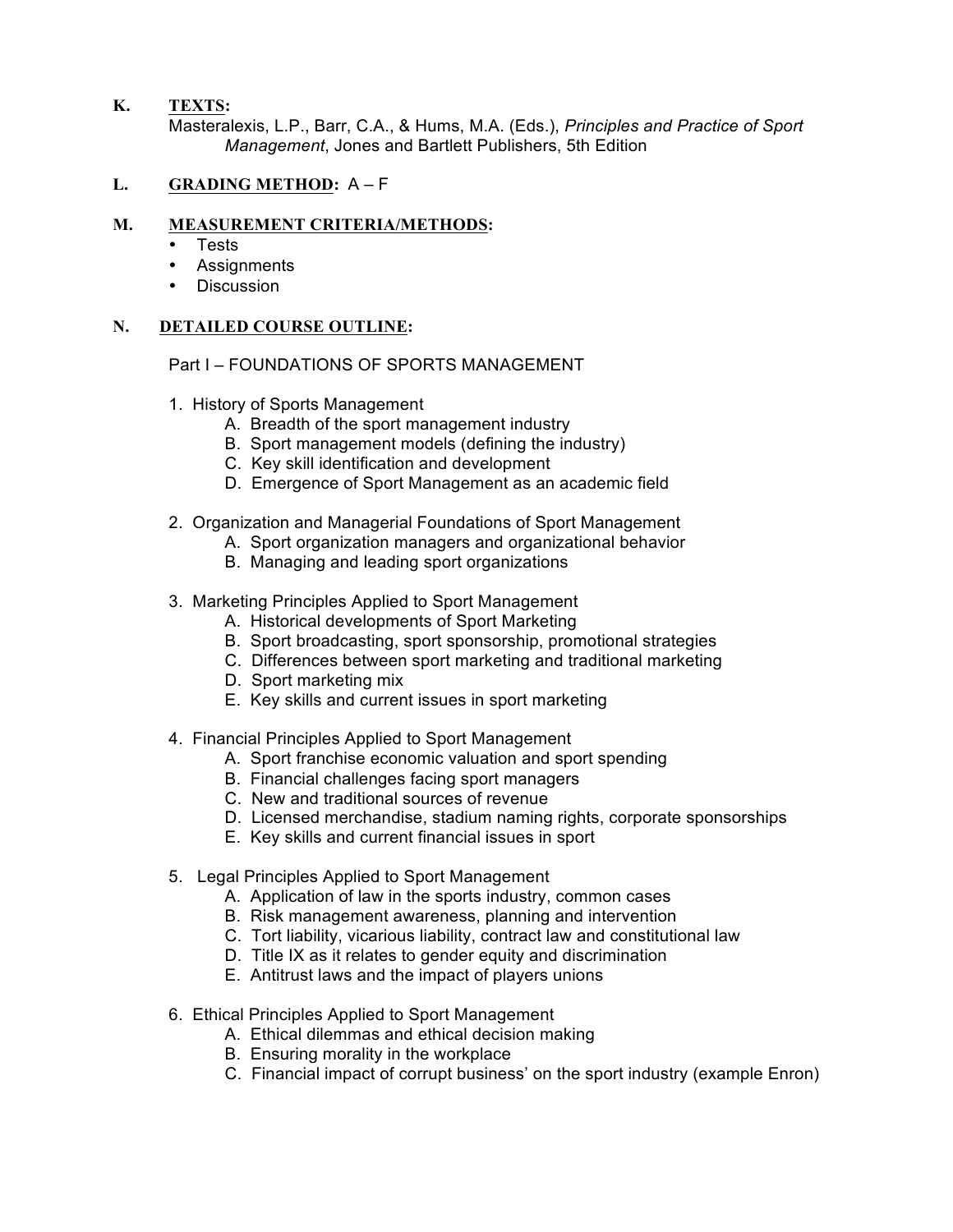# Part II – AMATEUR SPORT INDUSTRY

- 1. High School and Youth Sports
	- A. Participation, development and governance of youth sports
	- B. Career opportunities in school and youth sports
	- C. Application of human resource, marketing, finance, ethic and legal principles
- 2. Collegiate Sports
	- A. Organization and governance of the NCAA, NJCAA, NAIA
	- B. Career opportunities in collegiate athletics
	- C. Key issues in college athletics (amateurism, gambling, academic reform)
- 3. International Sports

 A. Global distribution of consumer and entertainment products (the globalization of sport)

B. Effects of technology on international distribution

C. The Olympic movement

 D. Career opportunities and competencies required for international sport managers

## Part III – PROFESSIONAL SPORTS INDUSTRY

- 1. Professional Sport
	- A. Franchise ownership and ownership rules
	- B. The role of the commissioner in labor relations and collective bargaining
	- C. Franchise values and revenue generation
	- D. Career opportunities in professional sports
- 2. Sports Agency
	- A. Definition and the role of a sports agent
	- B. Growth of the sports agency business
	- C. Representing athletes, coaches and management professionals
	- D. Sport agency firms structure and fee structure
	- E. Career opportunities and key skills
	- F. Legal and ethical issues relating to sport agents

Part IV – SPORT INDUSTRY SUPPORT SEGMENT

- 1. Facility Management
	- A. Types of public assembly facilities
	- B. Facility financing mechanisms such as bonds, taxes, corporate investment
	- C. Career opportunities in the facility management industry
- 2. Event Management
	- A. Full service, specialized and in-house marketing agencies
	- B. Budget, tournament, volunteer and event management tasks
	- C. Event marketing and the use of hospitality, advertising and public relations
	- D. Career opportunities and current issues in event management
- 3. Sport Sales
	- A. Sales strategies and methods
	- B. Sales in the sport setting
	- C. Skills to work in sport sales